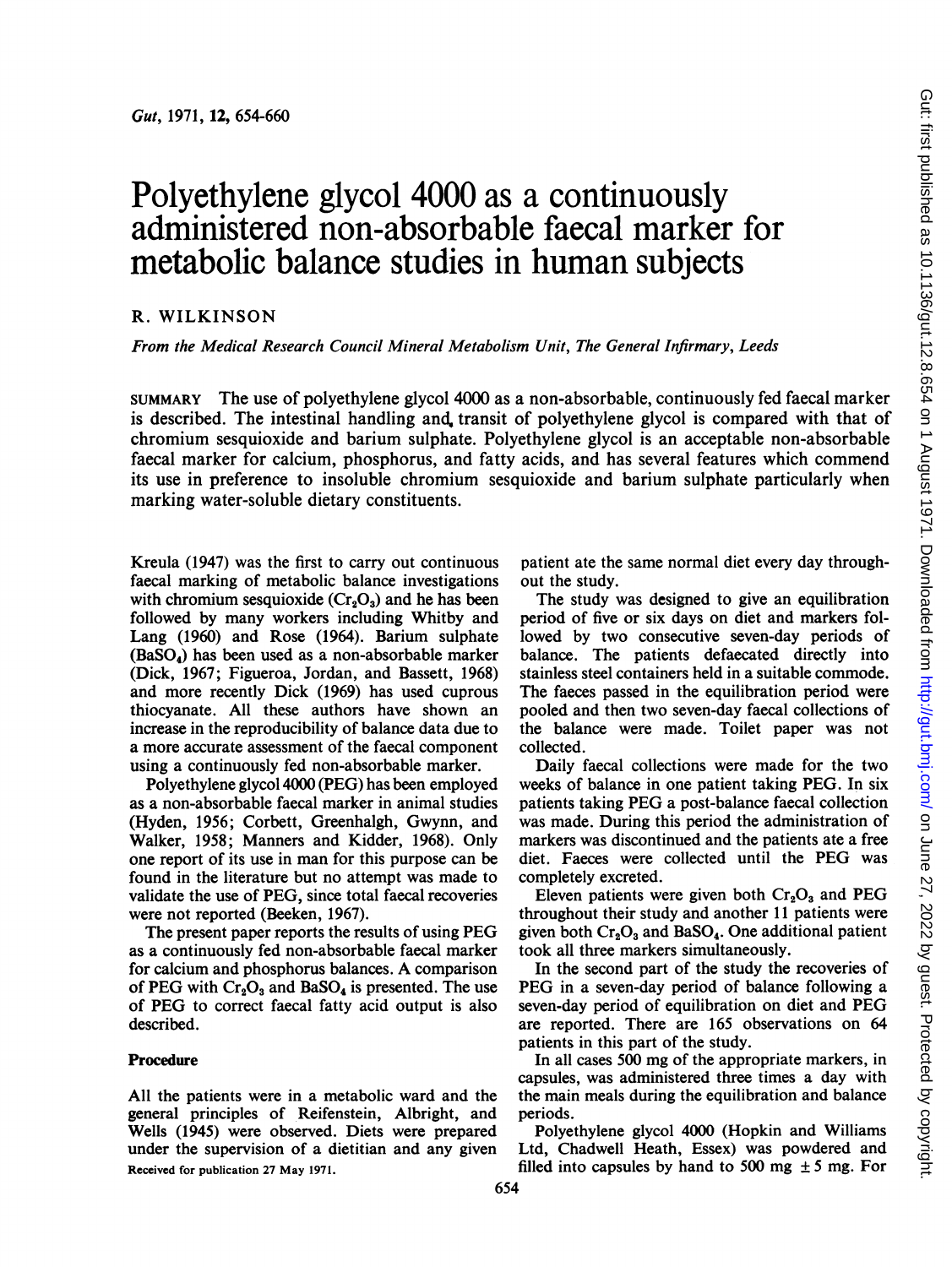the second part of the study a special batch of PEG capsules was obtained from Sandoz Products Ltd (London). Since PEG is not a definite chemical compound but a mixture of polymers with slightly different molecular weights, the relative proportions varying with the batch manufactured, the standards were made from the same batch of PEG that was used to prepare the patients' capsules. Care was taken over the medication of patients on balance because PEG is used in certain oral pharmaceutical formulations.

Barium sulphate BP was also hand-filled into capsules to the same tolerance limits as PEG. Chromium sesquioxide capsules were obtained from Sandoz Products Ltd (London).

# Analytical Methods

Faeces were homogenized in the collection container with three times their weight of deionized distilled water using <sup>a</sup> Silverson AXR homogenizer. Whilst the homogenizer was still running aliquots of the homogenate (weighed on a Salter top-pan balance 0.01 g) were taken for the appropriate analyses.

The digestion and oxidation steps in the estimation of chromium sesquioxide were carried out, with suitable safety precautions, using the method of Daly and Anstall (1964) The resulting dichromate solution was determined colorimetrically according to the method described by Clarkson (1967).

The gravimetric method of Dick (1967) was used to estimate BaSO<sub>4</sub>. Filtration of the BaSO<sub>4</sub>, dissolved in alkaline disodium ethylenediamine tetra-acetic acid solution through two sheets of Whatman no. 115 filter paper, removed  $Cr_2O_3$  if it was also present in the faeces.

The turbidimetric method of Malawer and Powell (1967) was modified to estimate PEG on  $1.00 \text{ g}$ aliquots of faecal homogenate. The use of Whatman no. 542 filter paper for the filtration stage after protein precipitation removed any  $Cr_2O_3$  or BaSO<sub>4</sub> present in the faeces and produced a clear, colourless filtrate. Since there was no difference between the estimate of PEG standards in faeces and PEG standards in water the latter were used routinely. The removal of the fine BaSO<sub>4</sub> precipitate from the standard solutions after the protein precipitation stage often required the use of two filter papers.

Calcium and phosphorus were determined by AutoAnalyzer techniques on ashed aliquots of faecal homogenate taken up in acid. Total faecal fatty acids were estimated according to a modification of the method of van der Kamer, Huinik, and Weyers (1949) as reported by Varley (1962). Analyses of all markers, calcium, inorganic phosphorus, and fatty acids were the mean of duplicate estimations.

## **Results**

#### RECOVERIES OF MARKERS FROM FAECES

The recoveries of  $Cr_2O_3$ , BaSO<sub>4</sub>, and PEG added directly to marker free faeces are shown in Table I. None of the markers interfered with the recovery of any of the other two markers and zero recoveries of all three markers were obtained from six faecal samples containing no markers.

| Marker                   | Mean<br>Recovery<br>$\mathcal{L}$ | SD(%) | No. of<br><b>Estimations</b> |
|--------------------------|-----------------------------------|-------|------------------------------|
| Chromium sesquioxide     | 98.79                             | 0.723 | 10                           |
| Barium sulphate          | 98.83                             | 1.392 | 16                           |
| Polyethylene glycol 4000 | 99.60                             | 1.612 | 18                           |
|                          |                                   |       |                              |

Table I Recoveries of markers added directly to faeces

The error of the analytical method, for each of the three markers, is shown in Table II. If  $x_1$  and  $x_2$ 

| Marker                   | Error of a<br>Single<br>Estimate of<br>Marker | No. of<br><b>Sample</b><br><b>Estimates in</b><br><b>Duplicate</b> | Error of<br>Marker<br>Method when<br>Mean of<br>Duplicate<br><b>Estimations</b><br><b>Used</b> |
|--------------------------|-----------------------------------------------|--------------------------------------------------------------------|------------------------------------------------------------------------------------------------|
| Chromium sesquioxide     | 1.752                                         | 28                                                                 | 1.323                                                                                          |
| Barium sulphate          | 2.177                                         | 25                                                                 | 1.475                                                                                          |
| Polyethylene glycol 4000 | 1.527                                         | 25                                                                 | 1.236                                                                                          |

Table II Error of marker determinations

represent duplicate estimations of the percentage of the administered dose of marker in a given faecal collection then the error of a single estimate of the marker,  $\sigma$ , is given by

$$
\sigma = \sqrt{\frac{\sum (x_1 - x_2)^2}{2n}}
$$

where  $n$  is the number of collections estimated in duplicate. The error of the marker determination when the mean of duplicate estimations is used is  $\sigma/\sqrt{2}$ .

# RECOVERIES OF MARKERS FROM PATIENTS

Table III shows the total faecal recoveries of all the PEG given throughout the study from the six patients on whom post-balance faecal collections were made. There is a mean faecal recovery of  $98.65\%$  of the administered PEG, the range being 95.5%-101.5%. A histogram distribution of the individual seven-day faecal recoveries of PEG in the second part of the study is shown in Figure 1. The recovery of PEG is normally distributed and has a mean of 99.29% of the administered dose, which is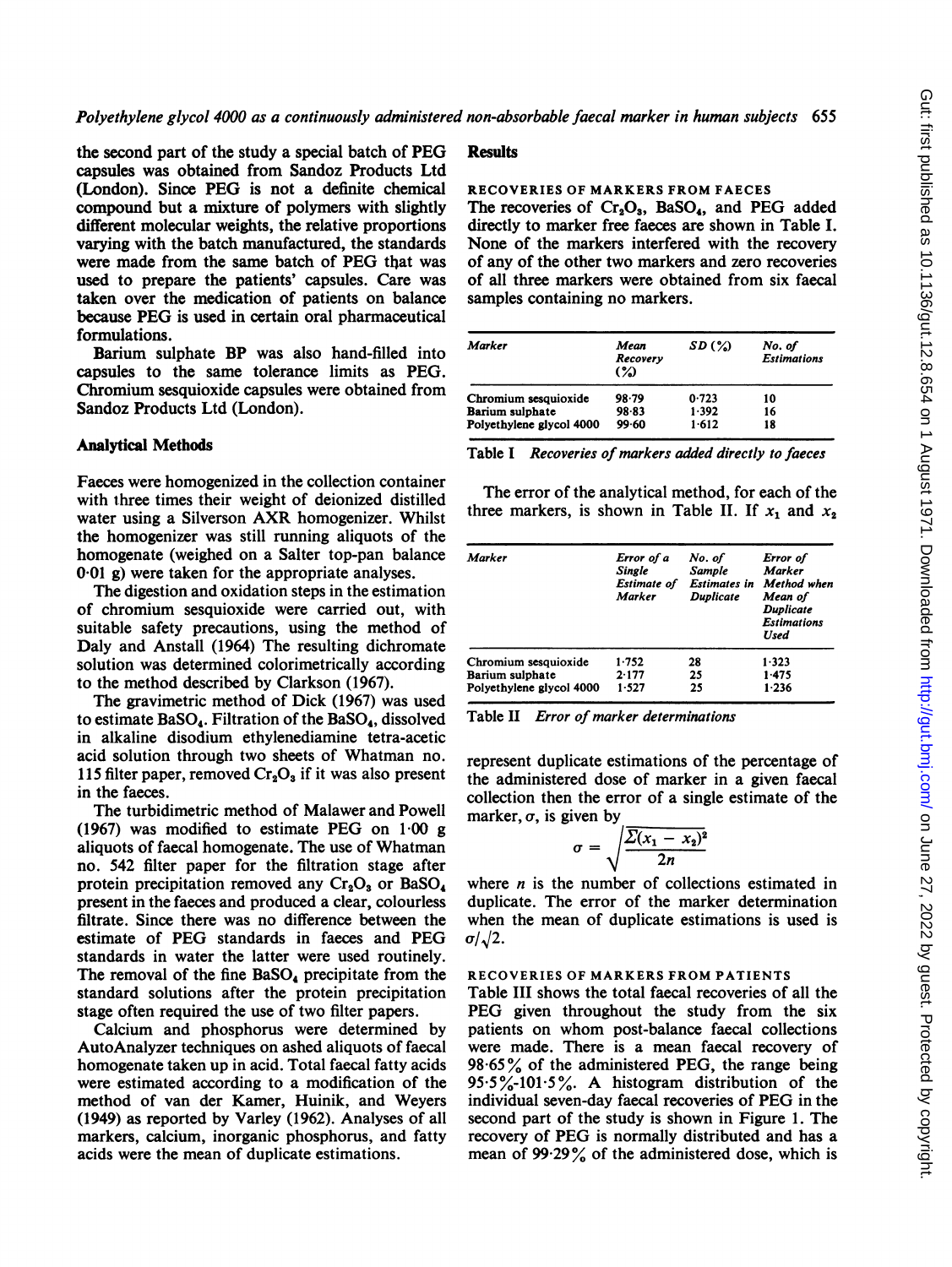| Patient                 | Percentage of Total Administered Dose of<br><b>PEG Recovered from Faeces</b> |  |  |
|-------------------------|------------------------------------------------------------------------------|--|--|
| 1                       | 95.5                                                                         |  |  |
| $\mathbf{z}$            | $101 - 5$                                                                    |  |  |
| $\overline{\mathbf{3}}$ | 99.9                                                                         |  |  |
| 4                       | 95.06                                                                        |  |  |
| 5                       | $100 - 16$                                                                   |  |  |
| 6                       | 99.8                                                                         |  |  |
| Mean                    | 98.65                                                                        |  |  |
| <b>SD</b>               | 2.68                                                                         |  |  |

Table III Total faecal recovery of polyethylene glycol 4000 administered to patients

not significantly different from  $100\%$  (t = 0.386). PEG, therefore, is completely recoverable in the faeces and is being estimated accurately.

The relationship of the faecal recoveries of  $Cr_2O_3$ and PEG for the <sup>12</sup> patients given these two markers should be evenly distributed around the  $45^\circ$  line of equality if they are excreted at the same rate. However, in the equilibration period more PEG is excreted than  $Cr_2O_3$  the points all lying below the 45° line (Fig. 2). In week <sup>1</sup> the points still tend to be slightly below the expected line and it is not until week 2 that faecal  $Cr_2O_3$  output equals faecal PEG output. Figure 3 shows the corresponding data for  $Cr_2O_3$  and BaSO<sub>4</sub>. Slightly more BaSO<sub>4</sub> than  $Cr_2O_3$ is excreted in the equilibration period, but probably by week <sup>1</sup> and definitely by week 2 the faecal outputs of  $Cr_2O_3$  and BaSO<sub>4</sub> are equal.

The interrelationship of faecal output and transit time of the markers is well illustrated by the results from the patient who took all three markers simultaneously (Fig. 4). In the equilibration period more PEG is excreted than  $BaSO<sub>4</sub>$ , and more  $BaSO<sub>4</sub>$  is excreted than  $Cr_2O_3$ . In week 2 of the balance the faecal excretions of all the markers are the same, the lines in Fig. 4 being almost parallel. Five days after discontinuing marker administration all the PEG is completely recovered. However, two days after this  $BaSO<sub>4</sub>$  and  $Cr<sub>2</sub>O<sub>3</sub>$  are still being excreted in the faeces and have not yet been completely recovered.

## PEG CORRECTION OF FAECAL CALCIUM, PHOS-PHORUS, AND FATTY ACID OUTPUTS

Figure 5 shows the daily faecal calcium and phosphorus outputs of the one patient on whom daily faecal collections were made throughout the two weeks of balance. Knowing the PEG content of each sample, PEG-corrected 24-hour faecal calcium and phosphorus values were calculated. In contrast to the uncorrected values the PEG-corrected daily faecal calcium and phosphorus values are virtually constant. Similarly the daily faecal fatty acid outputs of a patient on eight consecutive days of balance are



Fig. 1. Histogram showing distribution of seven-day faecal recoveries of PEG expressed as a percentage of the dose administered in seven days. The patients were equilibrated before the faecal collection was begun. Mean recovery of PEG =  $99.29\%$  (SD =  $23.57\%$ ,  $SEM = 1.84\%$ .



Fig. 2. Comparison of the faecal recoveries of  $Cr_2O_2$ and PEG in the equilibration period and weeks <sup>1</sup> and 2 of balance. (The dotted line is the  $45^{\circ}$  line of equality.)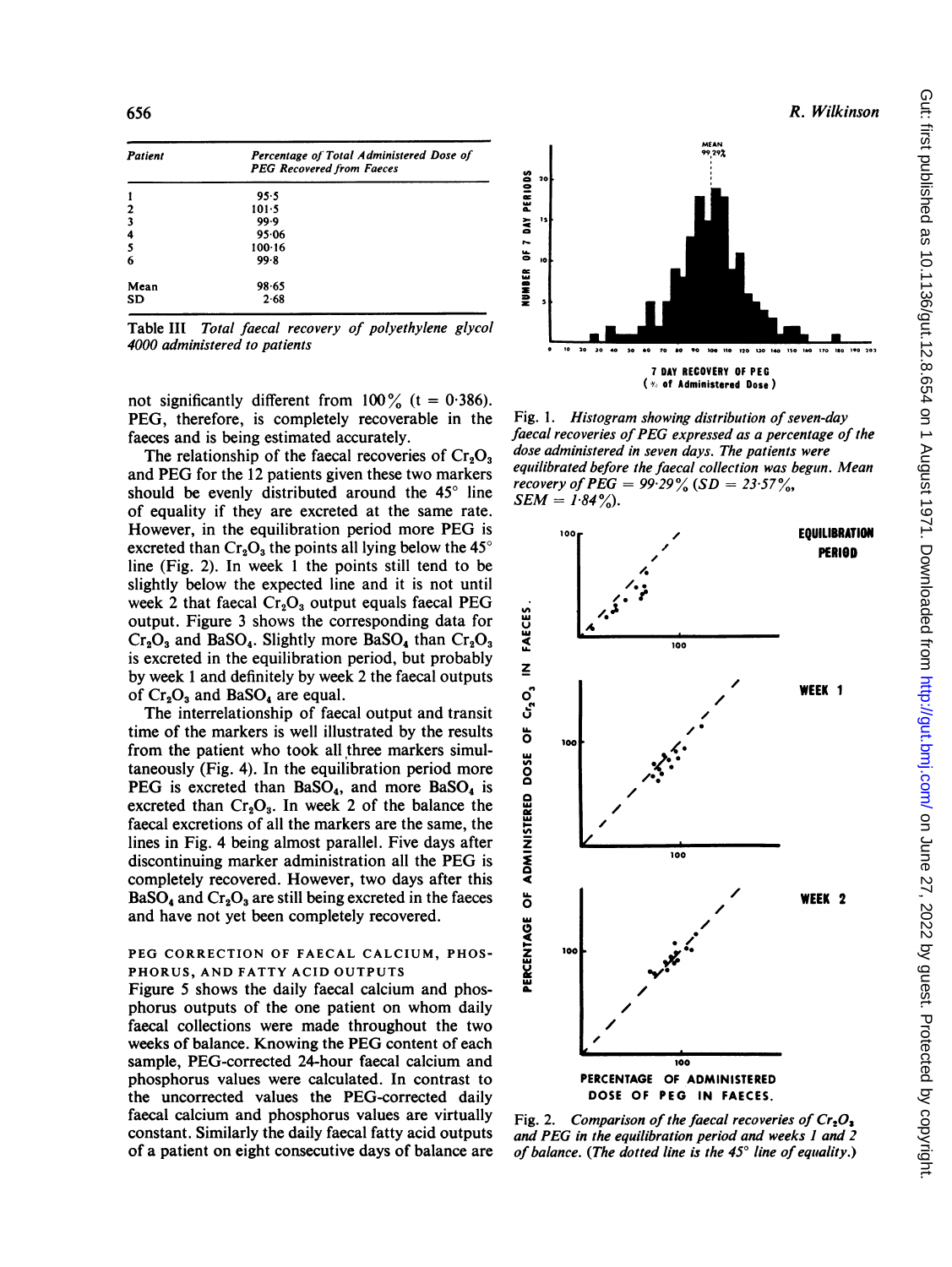

Fig. 3. Comparison of the faecal recoveries of  $Cr<sub>3</sub>O<sub>3</sub>$ and BaSO<sub>4</sub> in the equilibration period and weeks 1 and 2  $\blacksquare$  Davies, 1968). of balance. (The dotted line is the  $45^{\circ}$  line of equality.)

EQUILIBRATION shown in Figure 6. There is much less variation in the PERIOD PEG corrected than in the uncorrected faecal fatty<br>acid values.

# **Discussion**

All three markers were well tolerated by the patients and no toxic effects were observed. None of the 76 patients taking PEG showed any side effects attribut-WEEK I able to the administration of this marker.

The mean recovery of 99.60% of PEG added directly to faeces is comparable to that of  $Cr_2O_3$  and  $BaSO<sub>4</sub>$  (Table I). The errors of all the methods of analysis (Table II) are acceptable and similar to those published (Whitby and Lang, 1960).

The turbidimetric estimation of PEG is accomplished easily and accurately with commonly available equipment and there is no danger of an explosion in the estimation of PEG as there is in the analysis of  $Cr_3O_3$  (Analytical Methods Committee, 1959). The PEG method is less laborious and exacting than the **WEEK 2** gravimetric determination of  $BaSO<sub>4</sub>$ , though recently Dick (1968) has reported an emission flame photometric method which reduces the time taken for BaSO<sub>4</sub> estimations.

Schaffer and Critchfield (1947) concluded that PEG was not absorbed from the gastrointestinal tract of rat or man and PEG is the most popular inert marker used for intubation studies (Soergel, 1968). Mean faecal recoveries of between  $96.7\%$  and  $99.0\%$  have been reported after the ingestion of large single doses of PEG by human subjects (Hyden, 1956; Borgström, Dahlqvist, Lundh, and Sjovall, 1957; Soergel and Hogan, 1967; Shields, Harris, and Davies. 1968).

The mean total faecal recovery of  $98.65\%$  of the



Fig. 4. Cumulative faecal recoveries of markers from the patient given all three markers simultaneously.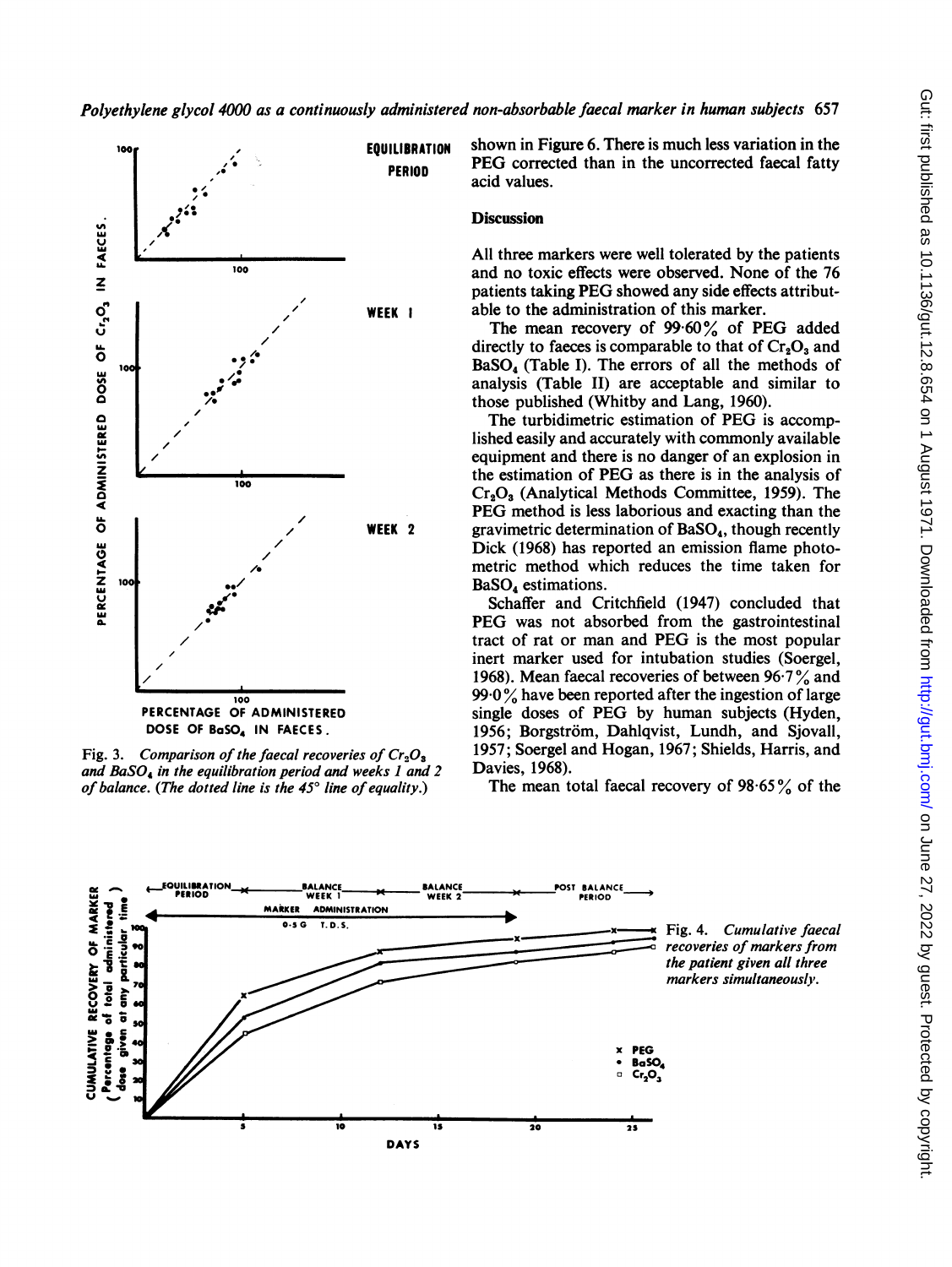

Fig. 5. Daily faecal calcium and phosphorus excretion for 14 days of balance with and without PEG correction.



Fig. 6. Daily faecal fat excretion for eight consecutive days of balance with and without PEG correction.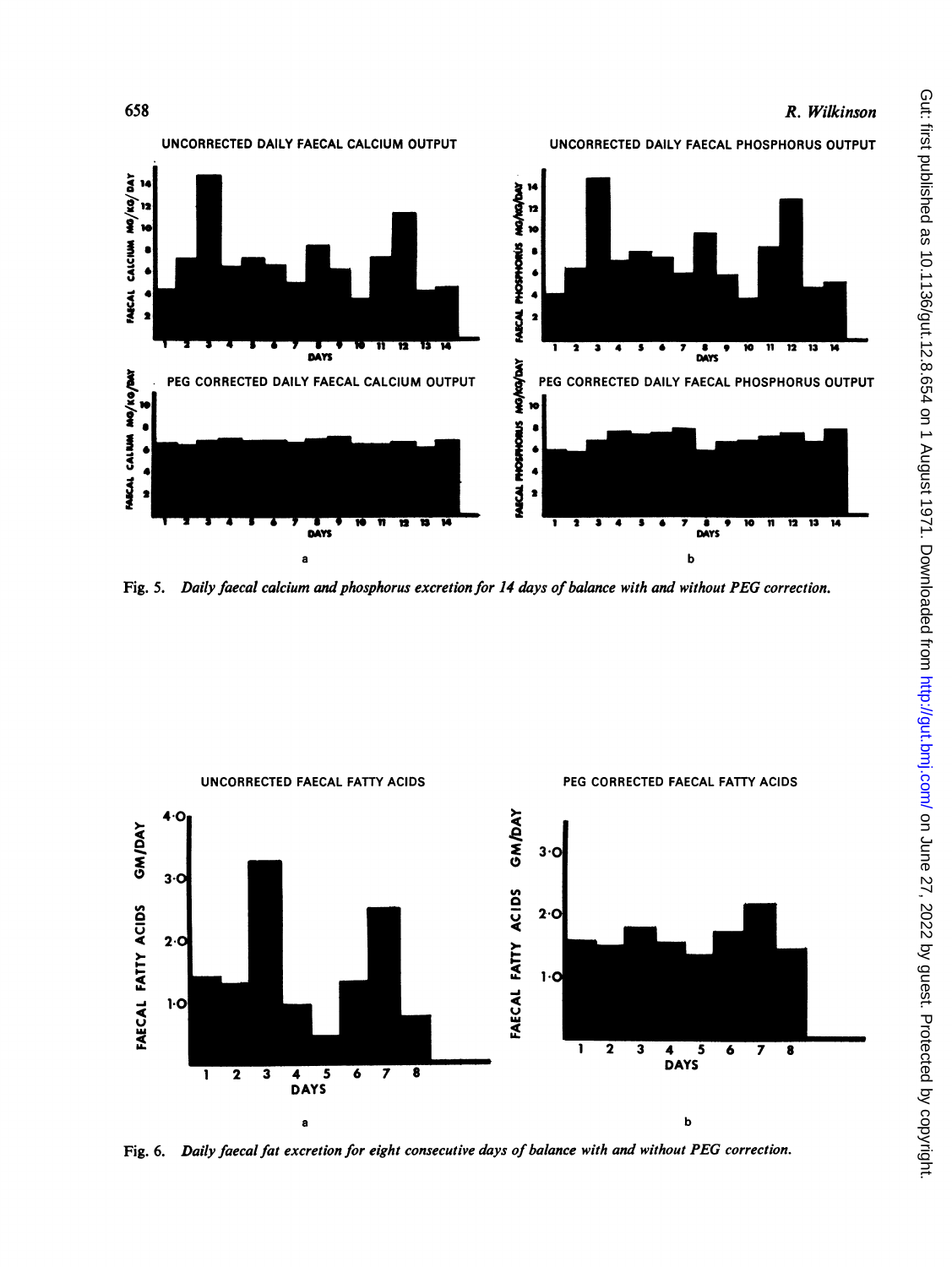administered PEG (Table III) is comparable to the total recovery of 93% of the administered  $Cr_2O_3$  by Rose (1964) and 97% of the administered BaSO<sub>4</sub> by Dick (1967). In the second part of the study the normal distribution of PEG recovery has a mean of  $99.29\%$  of the administered dose (Fig. 1). These results substantiate the previous observations that PEG is not absorbed from the human gastrointestinal tract.

In view of the above findings it is perhaps surprising that Beeken (1967) reported steady-state recoveries of PEG of only 70%. Beeken suggests as one of the possible reasons for this low recovery that his subjects may have failed to take the PEG. Also some of the equilibration periods in the study were as short as three days.

It is apparent from Figs. 2, 3, and 4 that PEG has a more rapid intestinal transit time than  $BaSO<sub>4</sub>$ which in turn has a slightly faster transit time than  $Cr<sub>s</sub>O<sub>s</sub>$ . These differences are most easily observed in the equilibration and post-balance collection periods. However, in week 2 of the balance the excretions of PEG,  $Cr_2O_3$ , and BaSO<sub>4</sub> are the same. The results could be explained if there is a larger dead space in the intestinal tract for  $Cr_2O_3$  and BaSO<sub>4</sub> than for PEG that must be filled before steady-state excretion is attained.

The difference between dead spaces may be due to the fact that PEG is water soluble whereas  $BaSO<sub>4</sub>$ and  $Cr_2O_3$  are insoluble and considerably more dense than food (the density of  $Cr_2O_3$  was 5.21 and of  $BaSO<sub>4</sub>$  4.50). PEG will move with the water-soluble phase of food and this has an advantage in marking calcium and phosphorus since both are water soluble. However, PEG may be labelling <sup>a</sup> water-soluble component of the dead space which is smaller than the true dead space for food in the intestine. Alternatively the dead space for  $Cr_2O_3$  and BaSO<sub>4</sub> may be greater than the true dead space for food. The very fine, dense, insoluble powders of  $Cr_2O_3$  and BaSO<sub>4</sub> tend to adhere to any surface on which they are spread. The large surface area and many small villous folds of the intestinal tract may trap the insoluble markers producing a larger dead space for  $Cr<sub>2</sub>O<sub>3</sub>$  and BaSO<sub>4</sub> than for either food or watersoluble PEG.

Davignon, Simmonds, and Ahrens (1968) have shown that 20% of their patients on prolonged balance studies failed to attain ideal steady-state excretion of  $Cr_2O_3$ . They demonstrated that some of these patients had sequestration and accumulation of  $Cr_2O_3$  in the large bowel, supporting the hypothesis that  $Cr_2O_3$  is not always handled in the same way as food residues by the intestine.

Fifteen of 52 balances reported by Whitby and Lang (1960) were not acceptable because the patients had not reached steady state excretion with respect to  $Cr<sub>2</sub>O<sub>3</sub>$ . Whitby and Lang also warned of the possibility of streaming of the intestinal contents occurring and under these conditions the density of  $Cr_2O_3$  might cause it to sediment and be carried irregularly along the intestinal lumen. Sequestration is less liable to occur with PEG than with insoluble  $Cr<sub>2</sub>O<sub>3</sub>$  or BaSO<sub>4</sub> and streaming would not cause water-soluble PEG to sediment.

The wide variations of consecutive daily faecal calcium and phosphorus outputs are virtually eliminated when corrected by their respective PEG content (Fig. 5). Since the calcium to PEG and the phosphorus to PEG ratio in these faecal samples is constant then PEG is evenly distributed in the faeces with respect to calcium and phosphorus.

Wiggins and Dawson (1961) showed that PEG being water soluble emptied more quickly from the stomach in the water-soluble phase than did the fat of a test meal. Vavfinkova and Krondl (1965) reported that PEG, at concentrations of <sup>1</sup> mg/ml or greater, inhibited lipase from hog pancreas and human duodenal juice in vitro and therefore PEG may not be suitable for the investigation of fat absorption. No increase in the faecal fatty acid excretion of patients taking PEG has been observed and after a suitable equilibration period PEG can be used to correct daily faecal fatty acid output with some success (Fig. 6). Thus PEG, although water soluble, is relatively evenly distributed in the faeces with respect to fatty acids.

To reduce any possible effect on lipase activity in vivo the dose of PEG can be decreased to 250 mg three times a day. The lower concentration of PEG can be estimated by reading the turbidity at 420 m $\mu$ as suggested by Boulter and McMichael (1970).

The criteria for the ideal non-absorbable marker stated by Whitby and Lang (1960) and Fordtran (1966) are fulfilled equally well by PEG as by the established markers  $Cr_2O_3$  and BaSO<sub>4</sub>. In fact PEG has features which commend its use in certain circumstances. In contrast to the estimation of  $Cr_2O_3$ the estimation of PEG is not hazardous. Because of its smaller intestinal dead space equilibration is achieved more quickly with PEG than with the two insoluble markers and this allows a more rapid assessment of the balance. Being water soluble PEG more closely resembles calcium, inorganic phosphate, and other ions than do insoluble  $Cr_2O_3$  and BaSO<sub>4</sub>.

The large spread of the seven-day faecal PEG outputs in Fig. <sup>1</sup> again emphasizes the absolute necessity for continuous faecal marking in metabolic balance investigations. The  $95\%$  limits for a sevenday timed faecal collection vary from the equivalent of 3.7 days to 10.3 days excretion of food residue. PEG is recommended as <sup>a</sup> non-absorbable con